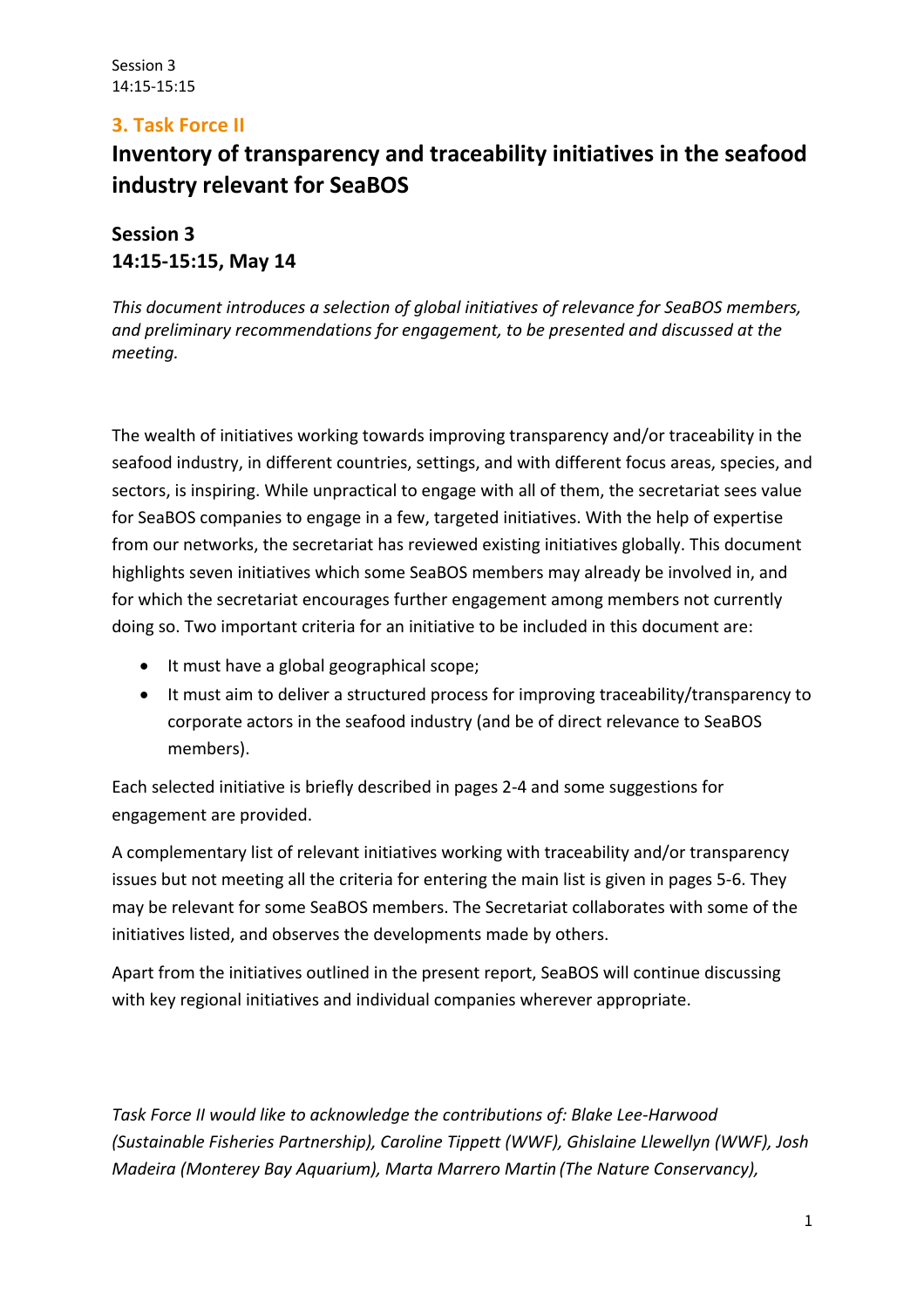Session 3 14:15-15:15

*Oliver Knowles (Greenpeace), and Sven Biermann (FiTI). The views and opinions expressed in this working document are those of the secretariat and do not necessarily reflect the position of the contributors or of SeaBOS members.*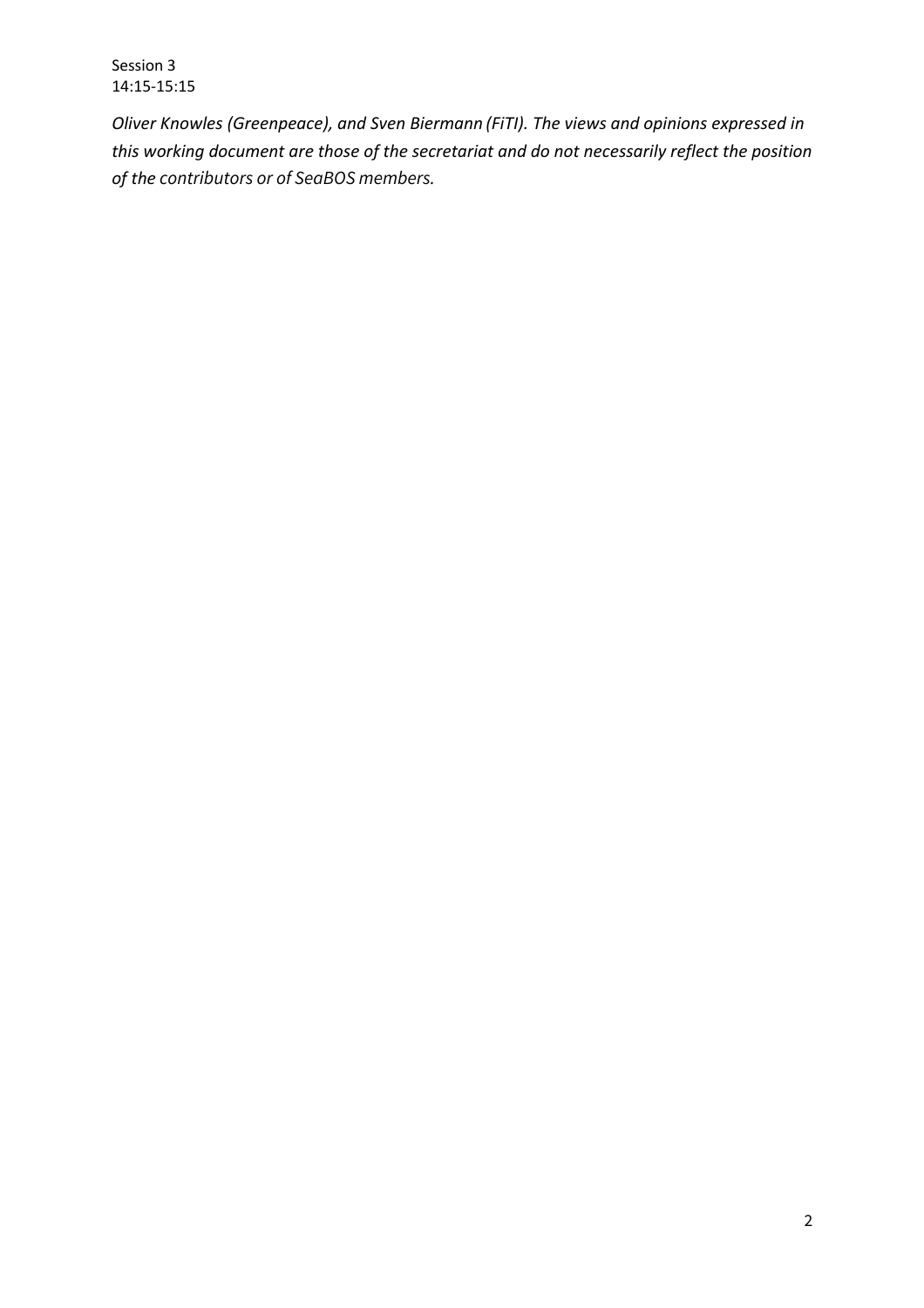

# TRACEABILITY | AQUACULTURE | CAPTURE FISHERIES

**Mission:** 'To advance a unified framework for interoperable seafood traceability practices. The Dialogue brings together a broad spectrum of seafood industry stakeholders from across different parts of the supply chain, as well as relevant civil society experts from diverse regions.'

**Convener:** WWF and the Institute of Food Technologists' Global Food Traceability Centre

**Membership:** 33 registered companies. NGOs and civil society stakeholders may join the Dialogue Advisory Group. Open to companies in all the seafood supply chain.

SeaBOS engagement

- GDST is a key partner to SeaBOS Task Force II, whose co-lead Darian McBain (Thai Union) is actively involved in working groups at GDST.
- SeaBOS members are encouraged to showcase their endorsement of GDST's goals.
- All SeaBOS members are also encouraged, when relevant, to participate in GDST and contribute in the immediate future to their working groups, whose work has already started. This is a unique opportunity to influence future standards for traceability.
- CPF, Nissui and Thai Union are already involved.

# **Ocean Disclosure Project**

https://oceandisclosureproject.org/

Established in 2015

#### TRANSPARENCY | CAPTURE FISHERIES

**Mission:** 'To promote transparency in wild-caught seafood through encouraging companies to identify the fisheries where they source products alongside information on the environmental performance of each fishery. The ODP therefore represents a pioneering commitment to supply chain transparency for companies sourcing from the world's wild fisheries.'

**Convener:** Sustainable Fisheries Partnership

**Membership:** 12 companies disclose information about their fisheries. Participation in the ODP is free and is open to all businesses that source wild-caught seafood.

SeaBOS engagement

- SeaBOS members in the wild capture sector are encouraged to make voluntary disclosures about their fisheries to ODP.
- Cargill and Skretting are already involved.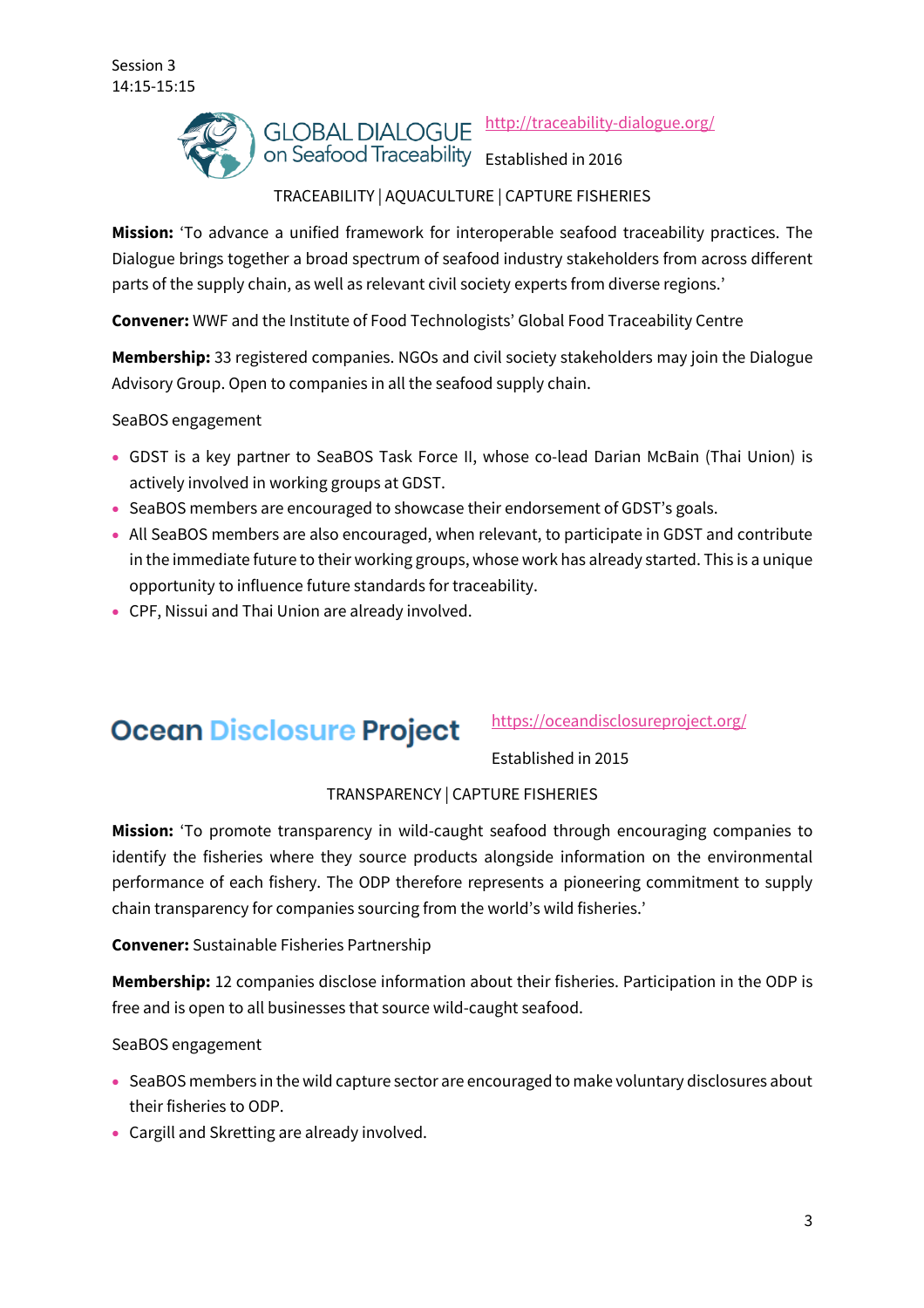

### TRANSPARENCY | CAPTURE FISHERIES

**Mission:** 'To increase transparency and participation in fisheries governance for the benefit of a more sustainable management of marine fisheries. At the heart of the initiative is the FiTI Standard, an agreement on what information on fisheries should be published by public authorities.'

**Convener:** The Humboldt-Viadrina Governance Platform acts as its international secretariat.

**Membership:** Aimed at governments. Membership will be contingent on following the FiTI Standard.

SeaBOS engagement

- SeaBOS members are encouraged to express interest in only sourcing from FiTI countries, and to encourage governments to engage in transparency processes such as FiTI.
- SeaBOS members will be able to become members of the FiTI Association when it is established (expected in 2018-2019).



https://globalsalmoninitiative.org/

Established in 2012

TRANSPARENCY | AQUACULTURE

**Mission:** 'To provide a healthy and sustainable source of protein to feed a growing population, while minimizing their environmental footprint, and continuing to improve their social contribution.'

**Convener:** CEO-led organisation

**Membership:** 16 members (salmon farming companies) and 8 associate members (fish feed and health companies), representing 50% of global production of salmon.

SeaBOS engagement

- SeaBOS Task Force II's co-lead Wenche Grønbrekk (Cermaq) is also involved in GSI.
- SeaBOS members could draw inspiration and knowledge from GSI's experience.
- Cargill, Cermaq, Marine Harvest and Skretting are already involved.

GSI is also a Voluntary Environmental Programme (See Background Brief on VEPs)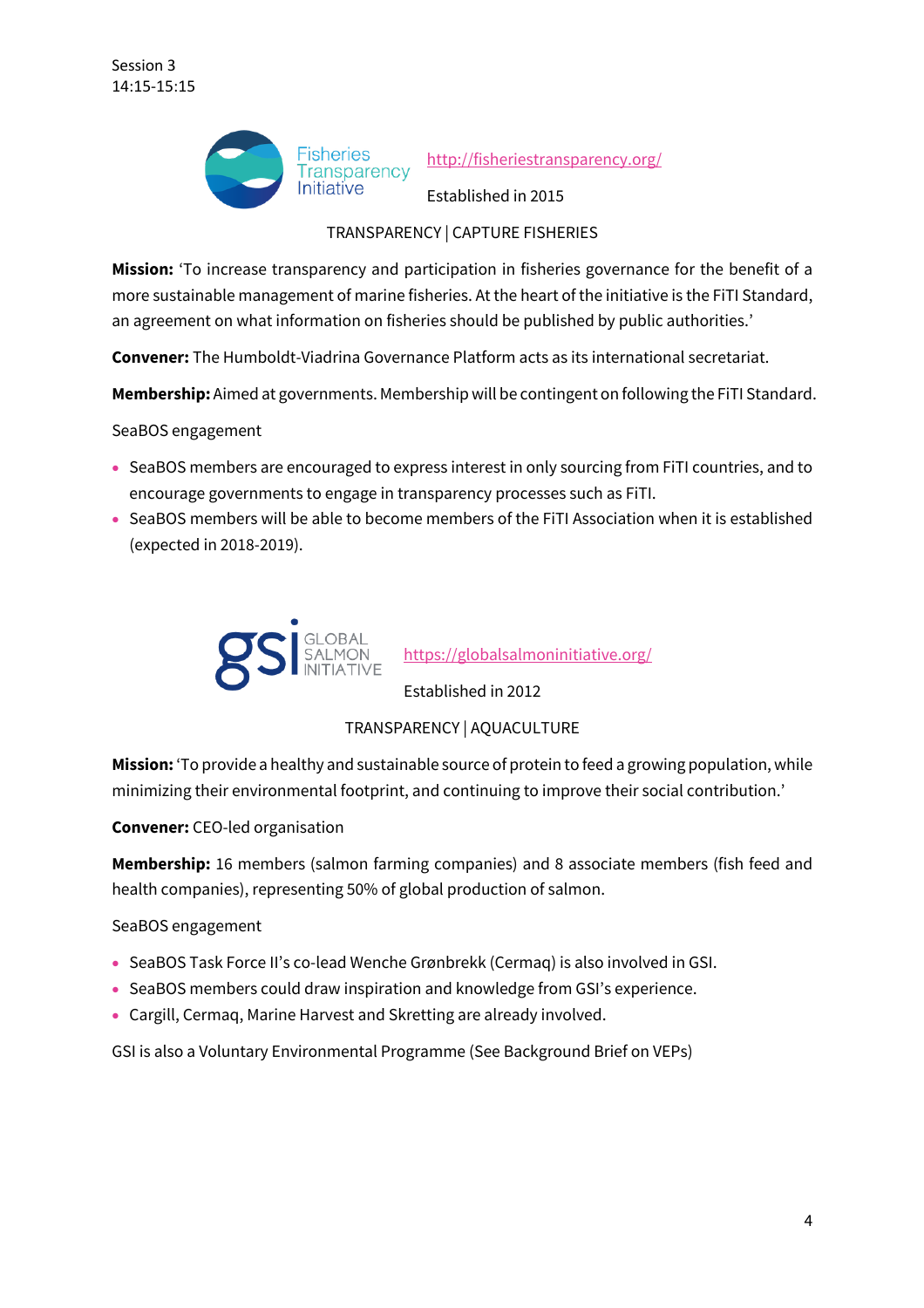

http://www.iffo.net/

Established in 2001

#### TRANSPARENCY | AQUACULTURE

**Mission:** 'To represent and promote the marine ingredients industry, such as fishmeal, fish oil and other related industries. […] IFFO works to strengthen the global standing of the industry, while supporting responsible supply worldwide.' IFFO also created the Global Standard for Responsible Supply (IFFO RS), a business-to-business certification programme for the production of marine ingredients.

**Membership:** 230 members (across 55 countries), representing 50% of world's fishmeal and fish oil. Membership is divided into 'premium members'; 'producer members', 'non-producer members'. Membership is contingent on following a mandatory code.

SeaBOS engagement

- SeaBOS members could promote traceability and transparency within the IFFO.
- Cargill Aqua Nutrition, CPF, Marine Harvest, Maruha Nichiro, and Skretting are already involved.

IFFO is also a Voluntary Environmental Programme (See Background Brief on VEPs)



#### CERTIFICATION | AQUACULTURE | CAPTURE FISHERIES

**Mission:** 'The mission of GSSI is to ensure confidence in the supply and promotion of certified seafood as well as to promote improvement in the seafood certification schemes.' GSSI produces a Global Benchmark Tool that assesses seafood certification schemes.

**Membership:** More than 50 partners globally. These partners consist of Funding Partners from the seafood industry, and non-profit Affiliated Partners.

SeaBOS engagement

- SeaBOS members may become Partners of GSSI, i.e. commit to support all GSSI recognized seafood certifications schemes, and participate in its expert working groups.
- SeaBOS members may seek certification from certification schemes recognized by GSSI. http://www.ourgssi.org/benchmarking/recognized-schemes/
- Marine Harvest, Thai Union and Nissui are already involved.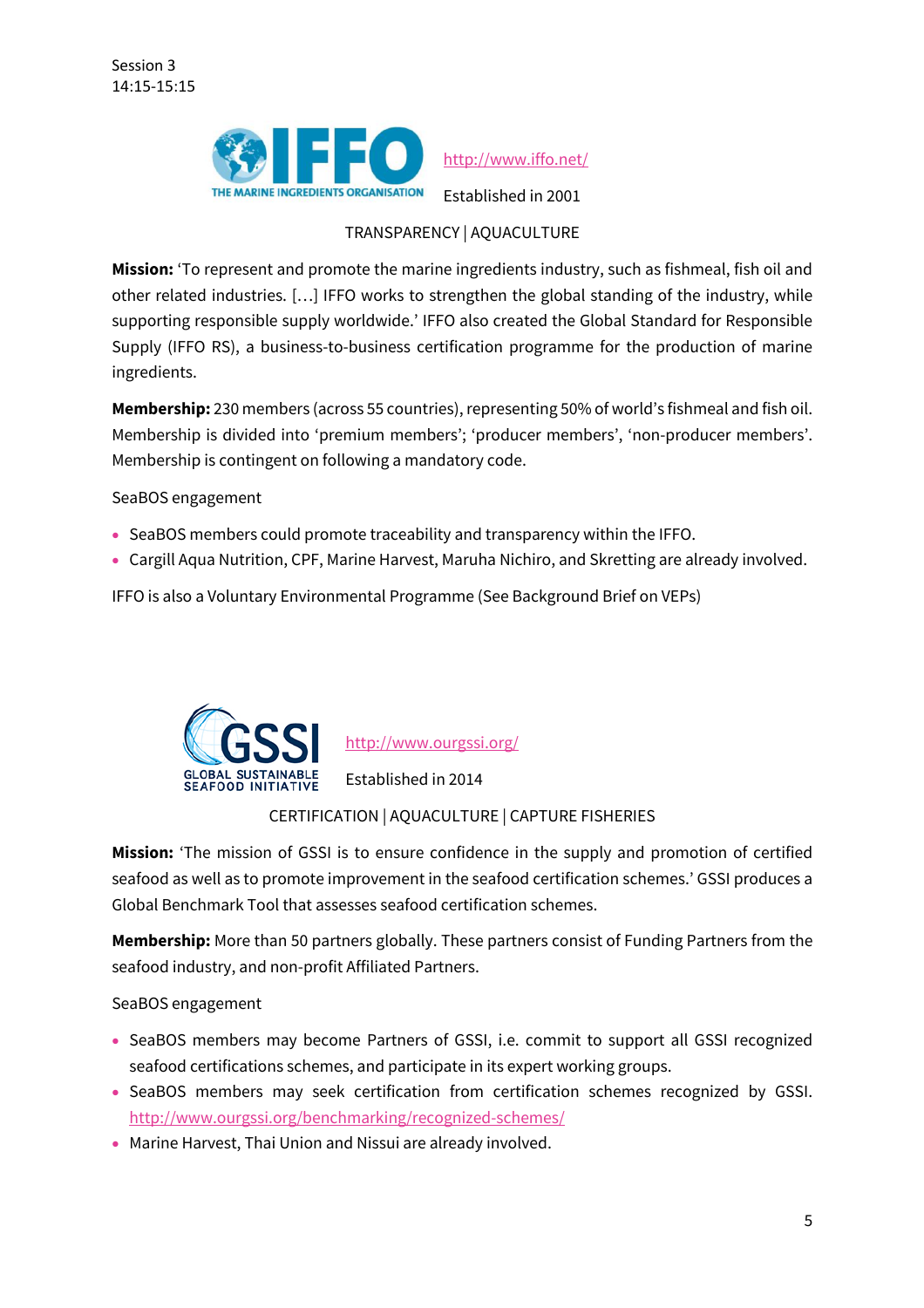# Complementary list of transparency and traceability initiatives

# Benchmarking initiative

#### **Seafood Stewardship Index (Index Initiative)**

#### https://www.indexinitiative.org/

'We are a center of expertise that seeks to propel the use of benchmarks to engage companies in delivering on the SDGs. Our purpose is to bring clarity on the role and performance of companies in contributing to the SDGs closest to their core business. We do this by independently and objectively benchmarking the performance of companies against stakeholder expectations. Our research and benchmarks are free and accessible to all.' **Note:** The Index Initiative is in the process of creating a Seafood Stewardship Index, which will benchmark many of the SeaBOS members.

#### Industry initiatives

#### **Seafood Task Force**

#### http://www.seafoodtaskforce.global

'We are a group of seafood processors, feed producers, buyers, retailers, government representatives and NGOs who have come together to address issues surrounding labour and illegal fishing in seafood supply chains currently focusing on the seas around Thailand.'

#### **Tuna 2020 Traceability Declaration (WEF)**

# https://www.weforum.org/agenda/2017/06/tuna-2020-traceability-declaration-stopping-illegaltuna-from-coming-to-market/

'The Tuna 2020 Traceability Declaration is a non-legally binding declaration […] that will focus on implementation of SDG 14. The Declaration is endorsed by leaders of the world's biggest retailers, tuna processors, marketers, traders and/or harvesters, with the support of influential civil society organizations, and governments.'

#### **International Seafood Sustainability Foundation (ISSF) and Association (ISSA)**

https://iss-foundation.org/, http://iss-association.org/

'The International Seafood Sustainability Foundation (ISSF) is committed to improving the sustainability of global tuna stocks by developing and implementing verifiable, science-based practices, commitments and international management measures that result in tuna fisheries meeting the Marine Stewardship Council (MSC) standard without conditions, and becoming the industry standard for vessel owners, traders, processors and marketers.'

'The ISSA is a trade association whose members are tuna processors, traders and/or marketers that [...] agree to follow the conservation measures implemented by the ISSF.'

# Data collection and publication initiatives

#### **FishSource (Sustainable Fisheries Partnership)**

#### https://www.fishsource.org

'FishSource compiles and summarizes publicly available scientific and technical information about the status of fisheries and seafood stocks into an easily interpretable form. It aims to make